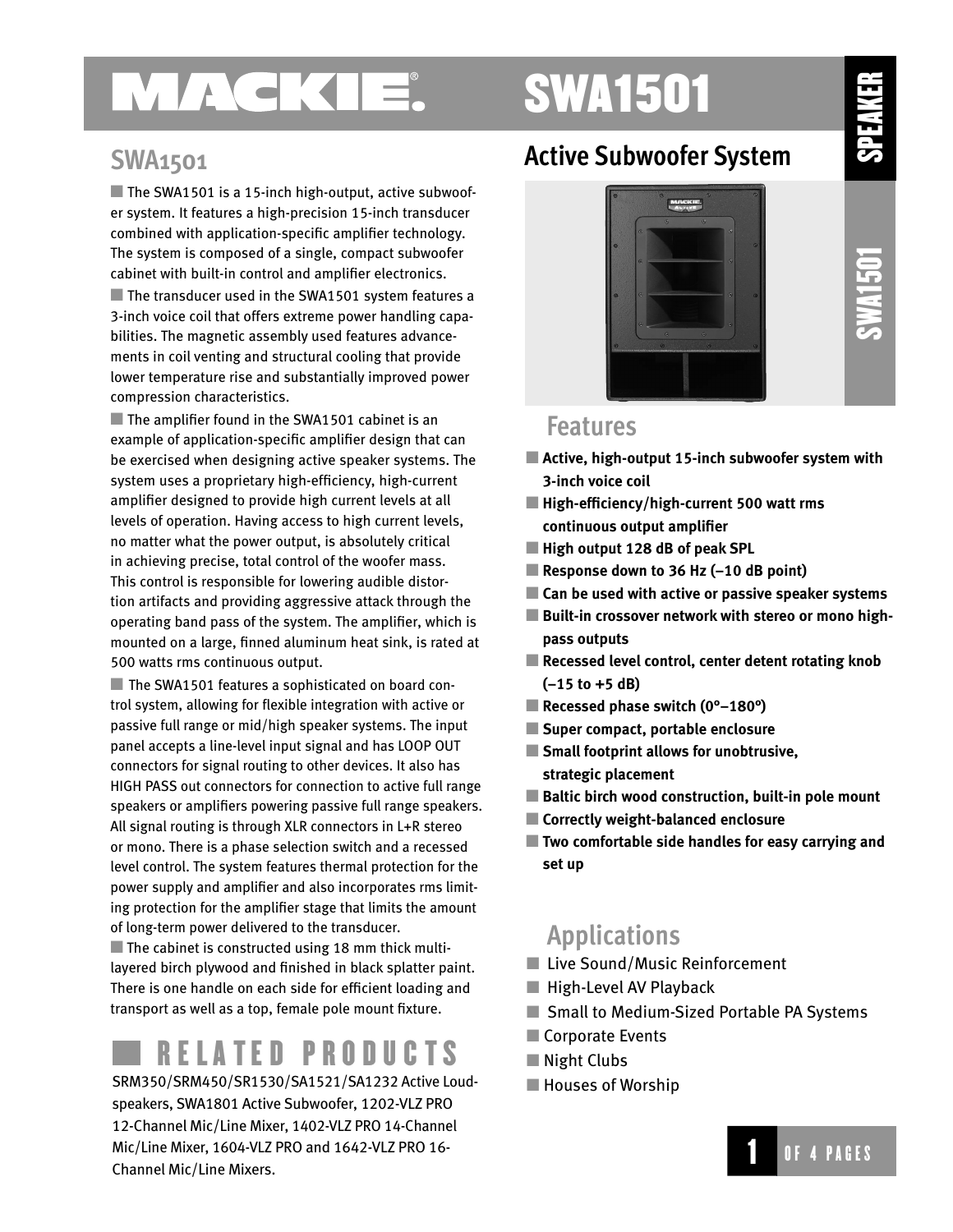# **SWA1501** Active Subwoofer System

## **SWA1501 Technical Specifications**

# SWA1501

| Acoustic Performance<br>-3 dB Response:<br>-10 dB Response:<br>Max SPL Long-Term:<br>Max SPL Peak:<br><b>Crossover Point:</b> | 47 Hz-120 Hz<br>36 Hz-120 Hz<br>125 dB<br>128 dB<br>120 Hz                 |
|-------------------------------------------------------------------------------------------------------------------------------|----------------------------------------------------------------------------|
| Input/Output                                                                                                                  |                                                                            |
| Input:                                                                                                                        | Stereo bal./unbal. female XLR                                              |
| Input Impedance:                                                                                                              | 50 k $\Omega$                                                              |
| Loop-Through:                                                                                                                 | Stereo bal./unbal. male XLR                                                |
| High Pass Output:                                                                                                             | Stereo bal./unbal. male XLR                                                |
| Level Control:                                                                                                                | Recessed rotating knob, center detent<br>$(-15 \text{ to } +5 \text{ dB})$ |
| Phase Control (0° – 180°):                                                                                                    | <b>Recessed sliding switch</b>                                             |

| <b>Safety Features</b>     |                                                                                                          |
|----------------------------|----------------------------------------------------------------------------------------------------------|
| <b>Protection:</b>         | Low-frequency dynamic bass protection,<br>rms limiting, power supply and amplifier<br>thermal protection |
| Display:                   | Signal present, limit, power on, and<br>thermal (cool down auto-reset) LEDs                              |
| <b>Physical</b>            |                                                                                                          |
| <b>Basic Design:</b>       | Compact/rectangular                                                                                      |
| Material:                  | .75" (18 mm) thick 13-ply baltic birch plywood                                                           |
| Finish:                    | <b>High-quality splatter black paint</b>                                                                 |
| Handles:                   | One on each side                                                                                         |
| <b>Pole Mount:</b>         | Metal pole mount located on top of cabinet                                                               |
| <b>Dimensions (HxWxD):</b> | 23.5" x 17.2" x 23.7"<br>(597 mm x 436 mm x 603 mm)                                                      |
| Weight:                    | 88 lbs (40 kg)                                                                                           |

### **Amplifier**

**System Acoustic**

| <b>Total Amplifier Power:</b> | 500 W continuous*<br>700 W peak                          |
|-------------------------------|----------------------------------------------------------|
| Type:                         | High-efficiency, high-current Class G hybrid             |
| <b>Rated THD:</b>             | $.03\%$                                                  |
| rated impedance @ 100 Hz      | *Rated power is continuous rms wattage into transducer's |

### **SWA1501 Dimensions**



| Transducer                                      |                                   |
|-------------------------------------------------|-----------------------------------|
| <b>Number of Drivers:</b>                       | 1                                 |
| <b>Woofer Size:</b>                             | $15"$ (380 mm)                    |
| <b>Voice Coil Diameter:</b>                     | $3''$ (75 mm)                     |
| Diaphragm Material:                             | <b>Epoxy-reinforced cellulose</b> |
| <b>Magnet Type:</b>                             | <b>Ferrite</b>                    |
| <b>Line Input Power</b>                         |                                   |
| US:<br><b>Recommended Amperage Service:</b>     | 120 VAC, 60 Hz<br>8 A             |
| Europe:<br><b>Recommended Amperage Service:</b> | 230 VAC, 50 Hz<br>4 A             |
| <b>AC Connector:</b>                            | 3-pin IEC 250 VAC, 16 A male      |
| Contael Contone Constit                         |                                   |

### **Control System Function Electronic Crossover Equalization**



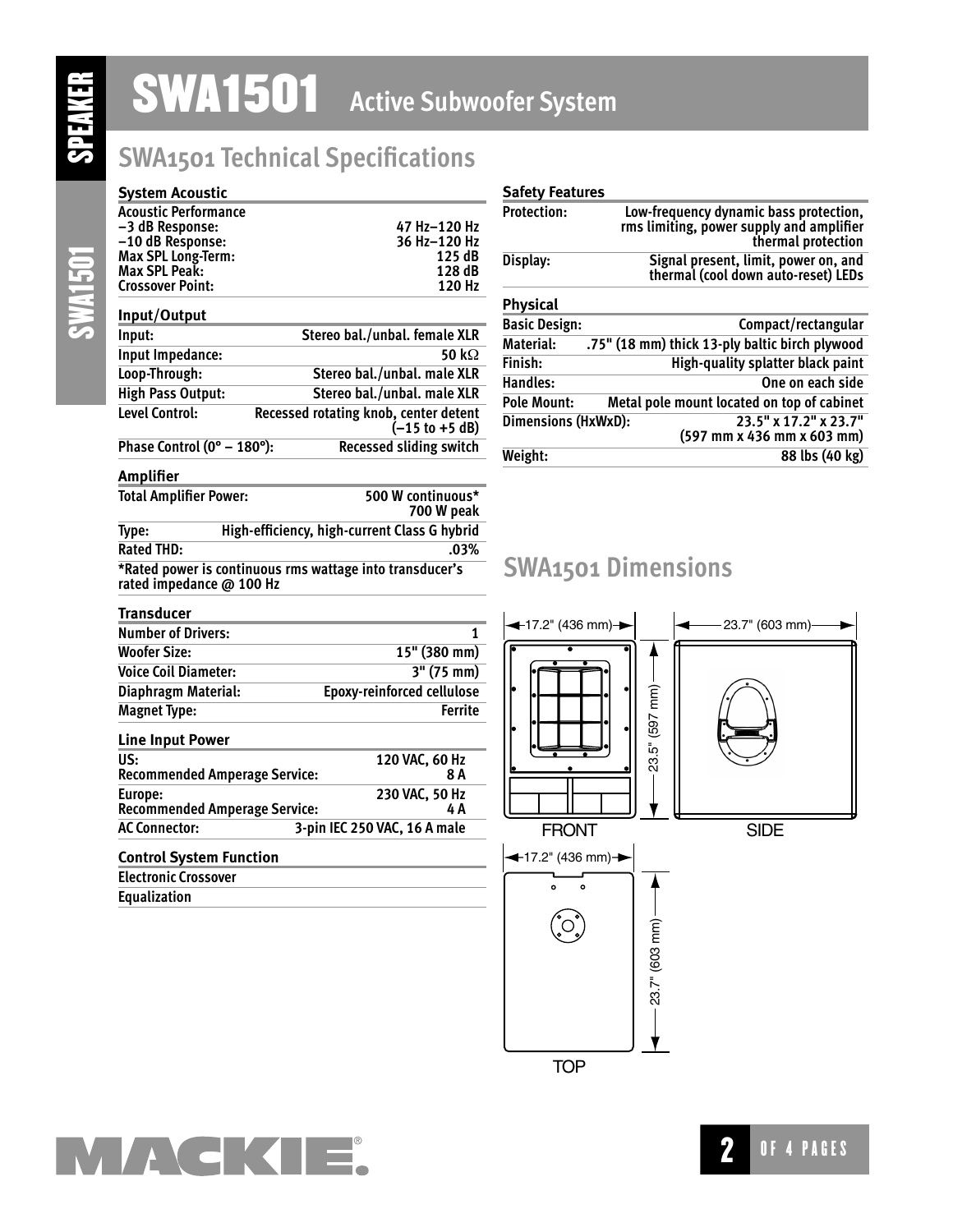### **SWA1501** Active Subwoofer System SPEAKER **SWA1501 On-Axis Frequency Response**  (With Second and Third Harmonic Components) 110 SPL, 100 dB @ 100 Hz (ref.) SPL, 100 dB @ 100 Hz (ref.) SWA1501 100 Fundamental Second 90 **Third**  $\sim$   $\sim$ 80 70 60 50 40 20 100 1000 10000 20000

Frequency (Hz)

## **SWA1501 Rear Panel Connector Plate**